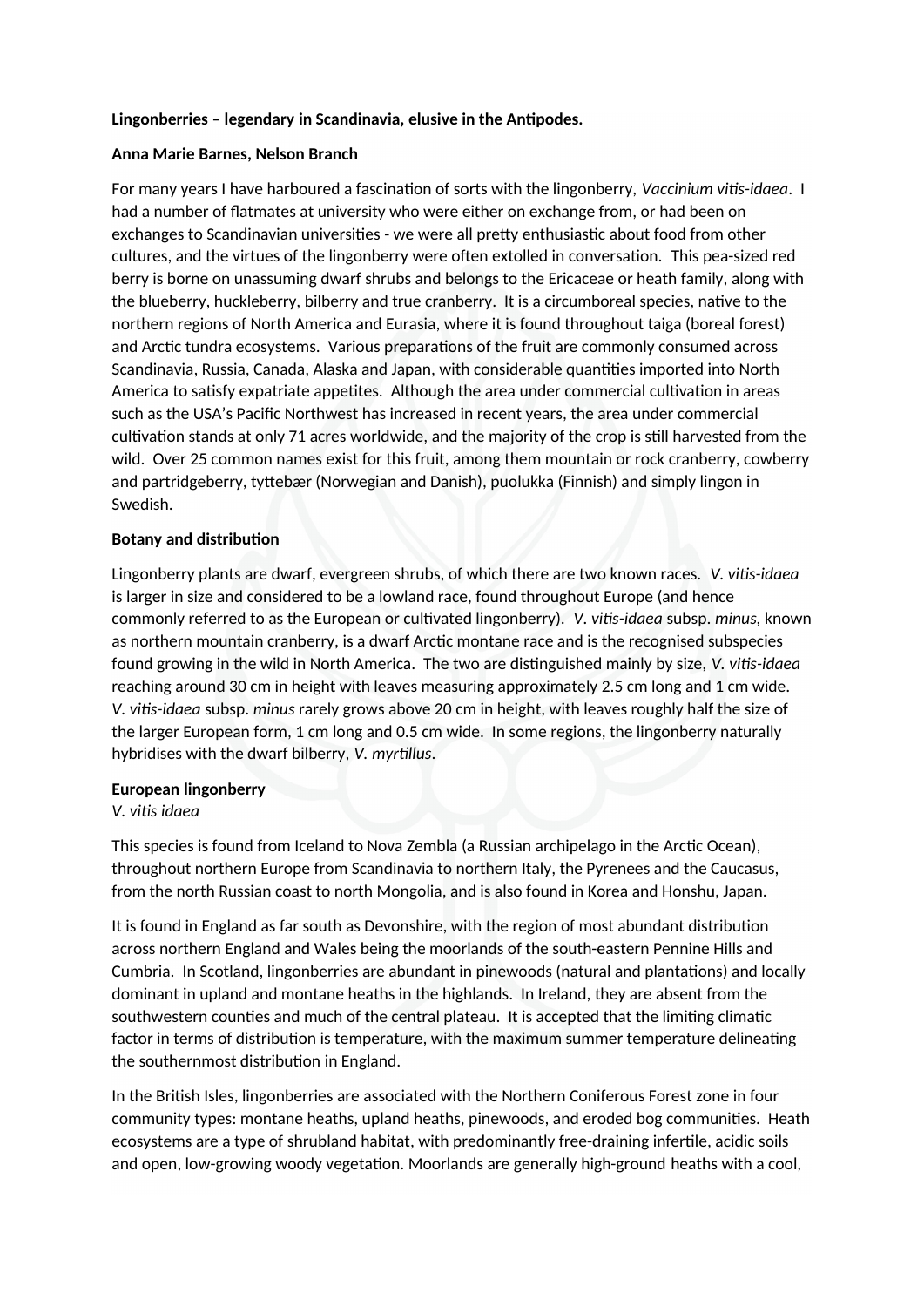damp climate. In pinewoods, lingonberries are often co-dominant in the shrub layer, demonstrating a degree of shade-tolerance by achieving maximum vegetative and reproductive performance in the lower light conditions.

### **(Northern) mountain cranberry**

*V. vitisiiaea* subsp. *minui*

Found in North America from north-western Greenland, across the Canadian Arctic and down to New England in the south. It grows west towards Great Lakes and Britsh Columbia and is also found on islands in the Bering Sea.

Lingonberries form dense, low-growing mats, reproducing and spreading by means of rhizomes (underground stems) and to lesser extent, via seed. They commonly form part of the understorey in forest communities and occur as a dominant or indicator species in dwarf shrubland or tundra-type ecosystems. Stems are slender and trailing, the roots form a fne, fbrous network extending 10-20 cm deep into the soil substrate and a taproot may be present. Leaves are simple, petolate, thick and leathery, initally green but turning a purple hue in autumn. Flowers are bell shaped, light pink or white and produced singly or in clusters at the end of stems, pollinated by bumblebees and hoverflies. There are two bloom periods, the first in early-mid spring and the second in mid-late summer. The berries mature two to four weeks after pollination. Fruit is borne on one year old growth, with the bright to dark red globular berries measuring 6-11 mm in diameter and weighing 0.17-0.45 g.

Like most members of the Ericaceae, the lingonberry requires acidic soil conditons. Lingonberries have been reported growing in soils from pH 2.9 to 8.2, with the most favourable growth occurring at pH 4-4.9. They are tolerant of low fertlity soils, but do best in substrates containing least two percent organic matter. The plants are extremely hardy, tolerating temperatures down to -40 $^{\circ}$ C. They are normally protected by snow cover during winter in their natural habitat, but struggle to thrive in areas where summers are hot. In the northern United States and across Canada, lingonberries grow at alttudes ranging from sea level to 2,400 m. The berries and foliage are an important source of food for birds and other wildlife in these areas; I was most interested to read that moose will dig through up to 50 cm of snow to feed on the leaves in winter, but generally eat very litle of the plant in summer. In the United Kingdom, lingonberries are rarely found growing below 200 m but are found in montane heath areas at elevations of 1000-1200 m, and in Europe at all levels from 200 m to over 1500 m.

# **Under cultivation**

Lingonberries are a quintessential component of the Nordic diet, but it is interesting to note that commercial plantings only commenced in Sweden, Norway and Finland in the 1960s, with most of Sweden's lingonberry research being carried out at the Department of Horticultural Breeding in the Swedish University of Agricultural Sciences in Bålsgard from the mid-1970s onward. Other areas to commence research and cultvaton programmes at similar tme periods were Germany, several Eastern European nations and Alaska in North America.

In terms of climate and soil type, the requirements of lingonberries under cultivation are similar to those of wild plants. They require physical protection if temperatures drop below -12<sup>o</sup>C without snow cover. In the USA's Pacific Northwest, plants flower twice, in March-April (fruit ripens mid-August) and again in July-August (fruit ripens mid-October). There are 16 cultivars and five numbered selections currently available to North American growers, many of which originate from Bålsgard, with others from breeding programmes in Germany, Holland, Norway and the USA.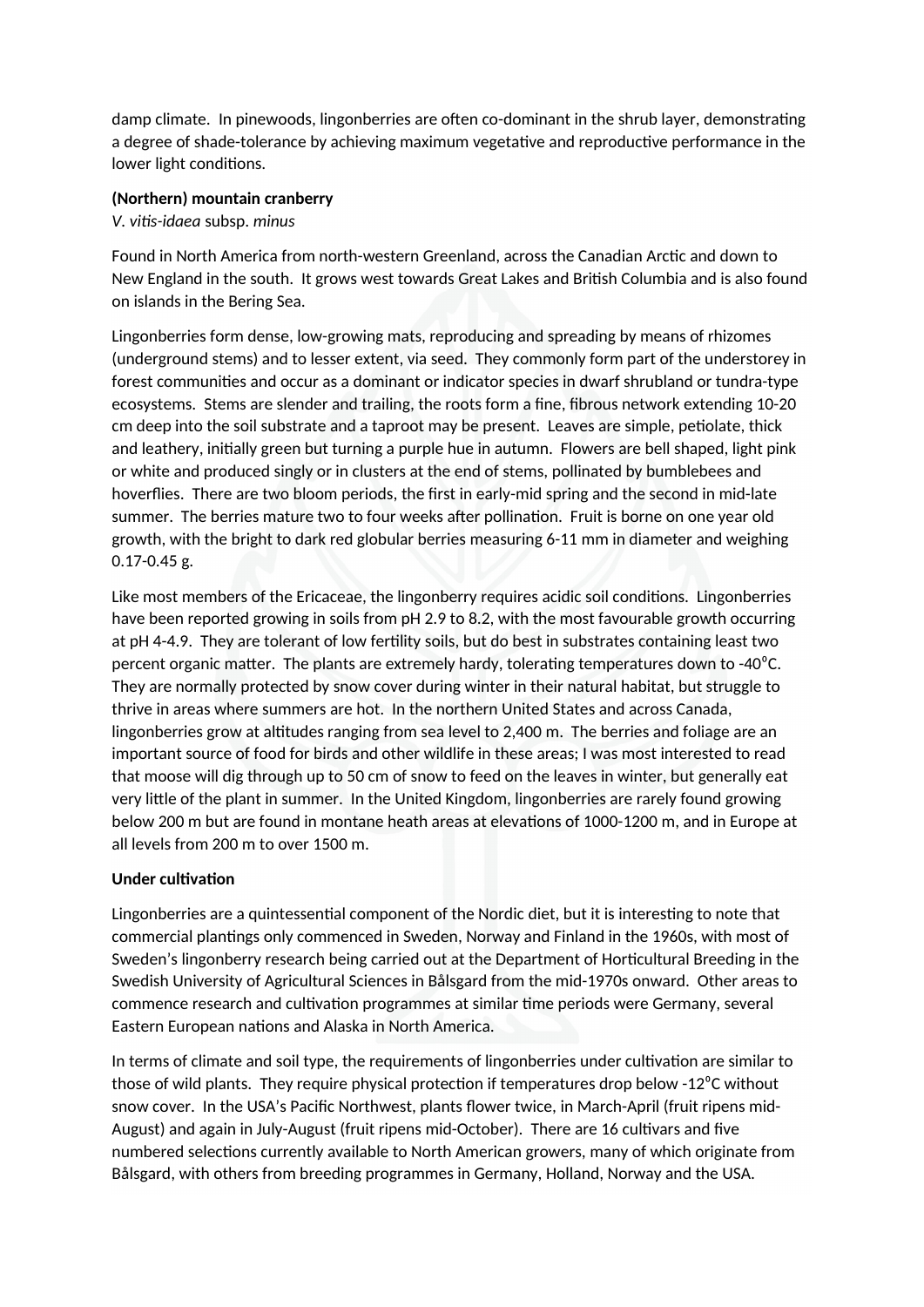Provision of polliniser cultivars is recommended to increase fruit set via cross-pollination. The plants are fairly easy-care, only requiring pruning after four or five years, at which the plants reach full production. After this age, alternate rows can be mowed to five centimetres in height every three to six years to stimulate production of one-year-old fruiting wood. Plantings can be expected to remain productive for approximately 20 years. Typical commercial yields of 5.8-35.7 t/ha (USA), 1.2-14.8 t/ha (Germany) and 2.5-8.9 t/ha (Sweden) have been achieved. Fertliser requirements are minimal, buried driplines are the preferred method of irrigation, and stringent weed control measures are necessary during the establishment phase. Very few arthropod pests of signifcance afect the plants, although the plants are highly susceptble to several fungal pathogens including *Phytopthora* and *Rhizoctonia* spp. (causing root rots) and *Phomopsis* spp. (causing dieback). Harvesting is commonly carried out using hand rakes (as used for harvestng dryland cranberries) and mechanical harvesters used for lowbush blueberries and cranberries can be adapted for use in lingonberry crops.

## **Lingonberries in New Zealand**

I spoke to berry breeder Harvey Hall, who brought lingonberry seed back to New Zealand in 1985 under an import permit after a trip to the Swedish University of Agricultural Sciences at Bålsgard, southern Sweden. Lingonberry plants were grown from this seed at the then DSIR Research Staton at Riwaka, near Motueka, for a number of years. The warm Tasman climate wasn't ideal for this cold-loving species, and although the plants produced a small amount of fruit they eventually died out. Harvey saw lingonberry plants growing wild in pine forests in Scotland, as well as in the wild and under cultivation in Sweden, with the latter growing the size of a large dinner plate in circumference and 20-25 cm high. In the wild, he observed lingonberry plants growing in barren areas, including out of cracks in rocks and appearing to beneft from the absorbed solar warmth provided by this particular substrate.

Lingonberries could be suited to the cooler southern regions of New Zealand, especially if provided with protection from peak summer temperatures by being grown in semi-shade or as an understorey plant. Given that the North American (true) cranberry (*V. macrocarpon*) grows well in the pakihi soil type common on the west coast of the South Island, it would be interestng to see how the lingonberry would do in say, southern Westland.

Although I have heard reports of lingonberry plants being available at garden centres in the North Island in the past, and one recorded observaton on iNaturalistNZ from Invercargill, I am yet to fnd anyone growing or selling lingonberry plants after following up numerous potential leads. For more about my search, see the sidebar article. Here's hoping that this article will stimulate interest and perhaps a source of plants will surface. Lingonberry is not listed as basic on the MPI Plants Biosecurity Index, so seed would be tme-consuming and potentally costly for the general public to import.

# **A note on chilling requirements**

A plant's chilling requirement is the minimum period of cold weather required to enable a plant to then flower and set fruit (the process of vernalisation). Chill hours can be calculated in several diferent ways, but all result in a sum of the total number of hours in winter spent at a certain temperature. A base optimum temperature at below which chilling hours accumulate is chosen most commonly  $7^{\circ}$ C. When the actual temperature drops say,  $4^{\circ}$  below the base temperature for one hour, four chilling hours accumulate, with the eventual number of chilling hours experienced per year summed to give the accumulated total. Plants from the Arctic Circle do not have large chill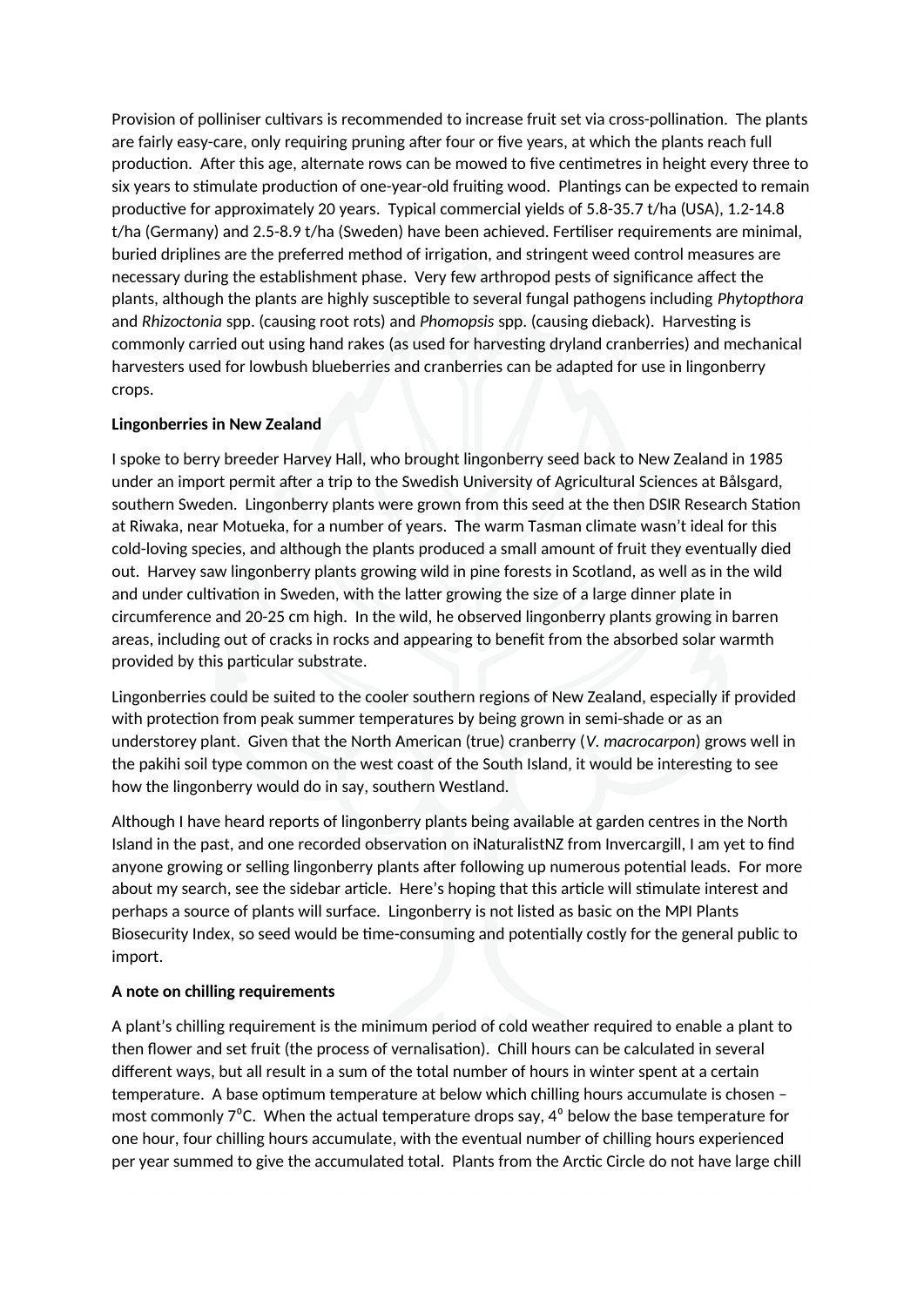requirements – for lingonberries, this is 300-800 hours, compared with say, apples, which are natve to Central Asia, with a chilling requirement of 1200-1500 hours. Chilling requirements are zero at the poles, and zero at the equator. The highest winter chill requirements are at lattude of about 45<sup>o</sup>N, for example New York and Washington State in the USA. North of these locations, the chill requirement reduces. The chilling efect drops away to zero as the temperature approaches 0°C, and also falls away at higher temperatures above the base temperature. If a plant acquires its chill requirement early on in winter, it enters a dormant state, ready to commence growth as soon as warmer spring conditions arrive.

## **Culinary and cultural uses**

Lingonberries are frmly enmeshed in the fabric of Nordic society, with the eminent Swedish botanist Carl Linnaeus, father of binomial nomenclature, giving an account of the sale of lingonberries in markets by farmers in northern Sweden in 1732. The berries are reasonably tart and a litle biter, so are often consumed sweetened, in sauce or jam form and commonly served as an accompaniment to meat dishes such as Swedish meatballs with cream-based gravy, and game meats such as reindeer or elk steaks. The berries are reportedly more palatable fresh than cranberries, juicier, and lacking the polystyrene-like texture of fresh cranberries! Lingonberries contain considerable levels of benzoic acid, a natural compound with antfungal and preservatve propertes, which allows the fruit to be stored for long periods with litle need for lengthy processing or heat treatment. The berries can simply be mashed with sugar, and the resultng preserve stored in sealed containers at room temperature, or frozen for longer periods. Another traditonal way of preserving lingonberries is to store the fruit in jars or bottles, covered with water, resulting in *vattlingon*, literally watered or water lingonberries. Lingonberry juices and cordials are widely available and popular as a mixers with vodka, the fruit is also used to make a liqueur and several traditonal fruit desserts.

In Eastern Canada (Newfoundland, Labrador and Nova Scotia) in addition to jams and syrups, wildharvested berries are a common inclusion in baked goods. Newfoundland and Labrador in fact form the largest lingonberry-producing area in North America (exceeding 100,000 kg/year, harvested from unmanaged stands). The fruit are an important Natve American food resource across Alaska and Canada, either fresh, frozen for later use or in various preparations along with sugar and/or traditionally-prepared fats derived from fish or seals.

Lingonberries contain high levels of vitamin C, and favonoids (including anthocyanins, favonols and proanthocyanidins) all of which may have pharmaceutcal, nutraceutcal and industrial value, for example the use of anthocyanins as natural food colourings. Lingonberry leaves and stems contain the glycoside arbutin, which is used in skin-lightening treatments.

# **The taste test…**

As part of my research for this article, I purchased some imported lingonberry jam online. The jar I bought was labelled 'rårörda lingon', meaning preserved uncooked. I assume there was some form of heat involved in the canning process as the jar was vacuum sealed like any other preserve, but in preparation the berries are apparently stirred with sugar in their raw form. On opening the jar, the aroma reminded me first of red plum jam, as did the colour, before catching a whiff of cooked peach – not unlike blackboy peach jam. The set is a softish gel which spreads easily. The flavour is very vaguely reminiscent of cranberry, but without the acidity, which instead is replaced with a gentle, not unpleasant biterness, which I would liken to that of the biterness provided by quinine in tonic water. Nuggety semi-dried berry pieces were dispersed throughout, which gave an interesting texture. I spread the jam on some crepes for breakfast, and found it to be an excellent combination